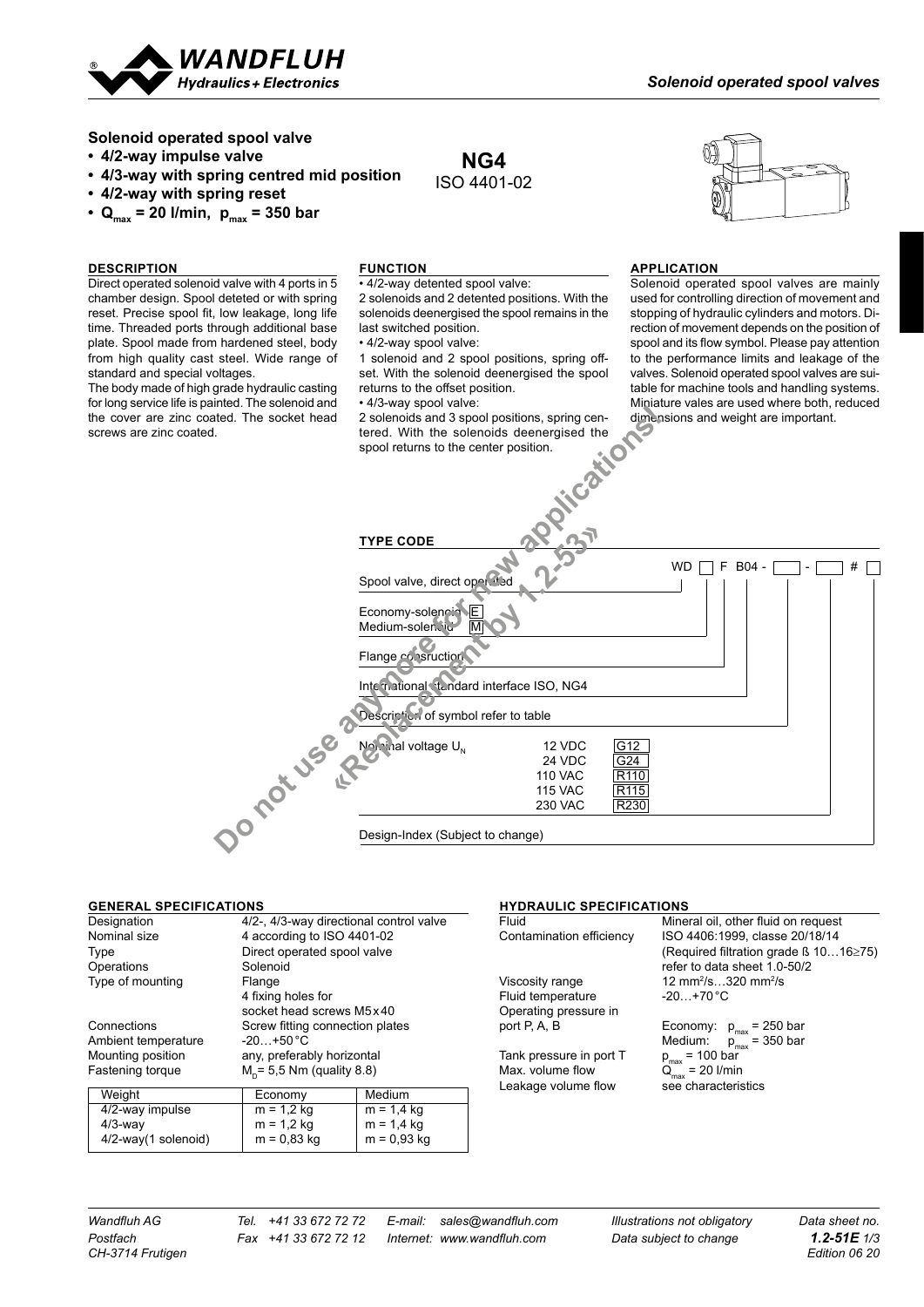



0 5 10 15 20 Q [I/min]

0 5 10 15 20 Q [I/min]